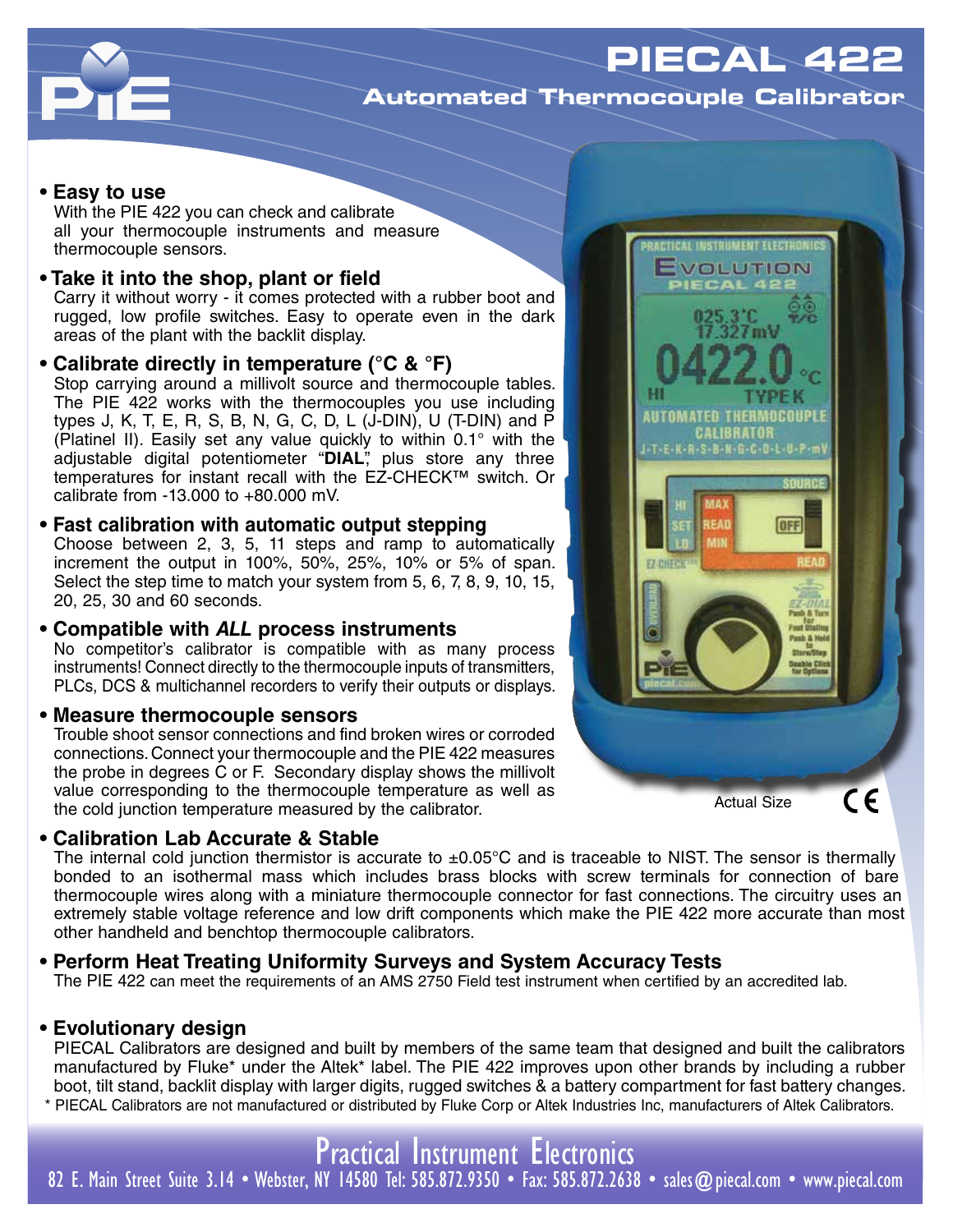## **Connections**

Simulating or reading thermocouples requires the use of thermocouple or extension grade thermocouple wire.

Plug thermocouple wires into the miniature thermocouple jack or place bare thermocouple wires onto the brass block under the screws.

The PIECAL 422 has two banana jacks mounted in the top end of the housing. These are not temperature compensated and are to be used only for millivolt signals.





# **PIECAL 422 Specifications**

Unless otherwise indicated all specifications (except Cold Junction) are rated from a nominal 23 °C, 70 % RH for 1 year from calibration

| $\pm (0.008\% \text{ of Reading } + 0.006 \text{ mV})$                                        |  |  |  |  |  |
|-----------------------------------------------------------------------------------------------|--|--|--|--|--|
| $\pm$ 0.09°F ( $\pm$ 0.05 °C) - Thermistor traceable to NIST for 11 years                     |  |  |  |  |  |
| -13.000 to 80.000 mV                                                                          |  |  |  |  |  |
| -25 to 60 °C (-10 to 140 °F)                                                                  |  |  |  |  |  |
| $\leq \pm 50$ ppm/°C; Cold Junction Sensor $\leq \pm 25$ ppm/°C                               |  |  |  |  |  |
| 10 % $\leq$ RH $\leq$ 90 % (0 to 35 °C), Non-condensing                                       |  |  |  |  |  |
| 10 % ≤RH≤ 70 % (35 to 60 °C), Non-condensing                                                  |  |  |  |  |  |
| L=5.63 $\times$ W=3.00 $\times$ H=1.60 inches                                                 |  |  |  |  |  |
| 12.1 ounces (including boot & batteries)                                                      |  |  |  |  |  |
| Four "AA" Alkaline 1.5V (LR6)                                                                 |  |  |  |  |  |
| 50 Hours                                                                                      |  |  |  |  |  |
| 120 VAC for North America Only; charger, four NiMh batteries, AC & DC cords [Part # 020-0103] |  |  |  |  |  |
| Low battery indication with nominal I hour of life left                                       |  |  |  |  |  |
| Over-voltage protection to 60 V dc (rated for 30 seconds)                                     |  |  |  |  |  |
| High contrast graphic liquid crystal display. LED backlighting for use in low lit areas.      |  |  |  |  |  |
|                                                                                               |  |  |  |  |  |

| <b>Read</b>                  |                                          |  |  |  |  |  |
|------------------------------|------------------------------------------|--|--|--|--|--|
| Input Impedance              | > 10 Megohms                             |  |  |  |  |  |
| Open Thermocouple            |                                          |  |  |  |  |  |
| Threshold                    | 10,000 Ohms nominal                      |  |  |  |  |  |
| Pulse                        | < 10 microamp pulse for 300 milliseconds |  |  |  |  |  |
| Normal Mode Rejection        | 50/60 Hz, 50 dB                          |  |  |  |  |  |
| <b>Common Mode Rejection</b> | 50/60 Hz, 120 dB                         |  |  |  |  |  |

| Source           |                                                           |  |  |  |  |  |  |
|------------------|-----------------------------------------------------------|--|--|--|--|--|--|
| Output Impedance | $< 0.3$ Ohms                                              |  |  |  |  |  |  |
| Source Current   | > 20 mA (drives 80 mV into 10 Ohms)                       |  |  |  |  |  |  |
| Noise            | $\leq$ 4 microvolts p-p for frequencies of 10 Hz or below |  |  |  |  |  |  |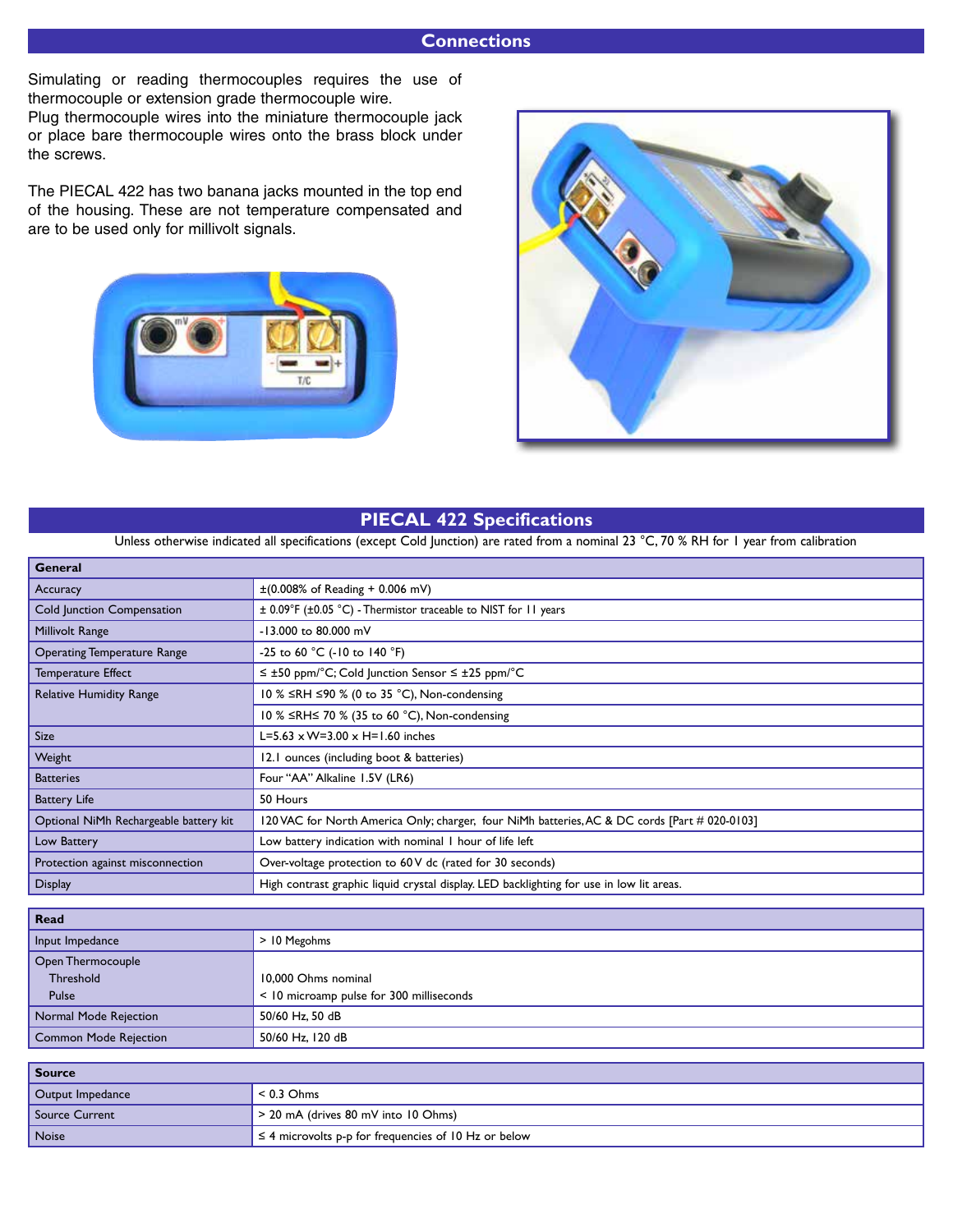# **ThermocoupleRanges & Accuracies**

Based on  $\leq \pm$  (0.008 % of Reading + 0.006 mV)

| T/C          | <b>Degrees C</b><br>Range | $^{\circ}$ C      | <b>Degrees F</b><br>Range | $\,^{\circ}$ F    | T/C<br><b>Material</b>                         |                  | T/C               | Degrees C<br>Range  | °C                | <b>Degrees F</b><br>Range | $\,^{\circ}$ F         | T/C<br><b>Material</b> |
|--------------|---------------------------|-------------------|---------------------------|-------------------|------------------------------------------------|------------------|-------------------|---------------------|-------------------|---------------------------|------------------------|------------------------|
| J            | -200.0 to -180.0          | $±0.3^{\circ}$    | -328.0 to -292.0          | $±0.5^\circ$      | $+$ Iron                                       |                  | $\mathbf{N}$      | -230.0 to -180.0    | $±1.0^{\circ}$    | -382.0 to -292.0          | $\pm 1.8^{\circ}$      | +Nicrosil              |
|              | -180.0 to -50.0           | $\pm 0.2^{\circ}$ | -292.0 to -58.0           | $\pm 0.4^{\circ}$ | -Connstantan                                   |                  |                   | $-180.0$ to $-50.0$ | $±0.5^{\circ}$    | -292.0 to -58.0           | $±0.9^{\circ}$         | -Nisil                 |
|              | -50.0 to 500.0            | ±0.1°             | -58.0 to 932.0            | ±0.2°             |                                                |                  |                   | -50.0 to 1100.0     | $\pm 0.2^{\circ}$ | -58.0 to 2012.0           | $±0.4^{\circ}$         |                        |
|              | 500.0 to 1200,0           | ±0.2°             | 932.0 to 2192.0           | $±0.4^{\circ}$    |                                                |                  |                   | 1100.0 to 1300.0    | $±0.3^\circ$      | 2012.0 to 2372.0          | $±0.5^\circ$           |                        |
|              |                           |                   |                           |                   |                                                |                  |                   |                     |                   |                           |                        |                        |
|              | K<br>-230.0 to -100.0     | $±0.6^{\circ}$    | -382.0 to -148.0          | $±1.1^{\circ}$    | + Chromel <sup>®</sup><br>-Alumel <sup>®</sup> |                  | G                 | 100.0 to 150.0      | $±1.2^\circ$      | 212.0 to 302.0            | $±2.2^\circ$           | +Tungsten              |
|              | -100.0 to 1050.0          | ±0.2°             | -148.0 to 1922.0          | $±0.4^{\circ}$    |                                                |                  | (W)               | 150.0 to 400.0      | $\pm 0.8^{\circ}$ | 302.0 to 752.0            | $±1.4^{\circ}$         | $-W26/Re$              |
|              | 1050.0 to 1371.1          | ±0.3°             | 1922.0 to 2500.0          | $±0.5^{\circ}$    |                                                |                  |                   | 400.0 to 1700.0     | $\pm 0.4^{\circ}$ | 752.0 to 3092.0           | $±0.7^{\circ}$         |                        |
|              |                           |                   |                           |                   |                                                |                  |                   | 1700.0 to 2320.0    | $\pm 0.7^{\circ}$ | 3092.0 to 4208.0          | $±1.3^\circ$           |                        |
| $\mathbf{T}$ | -260.0 to -200.0          | $±1.0^\circ$      | -436.0 to -328.0          | $±1.8^\circ$      | +Copper                                        |                  |                   |                     |                   |                           |                        |                        |
|              | -200.0 to -50.0           | $\pm 0.5^{\circ}$ | -328.0 to -58.0           | $±0.9^{\circ}$    | -Constantan                                    |                  | C                 | $-1.1$ to 1500      | $\pm 0.5^{\circ}$ | 30.0 to 2372.0            | $±0.9^{\circ}$         | $+W5/Re$               |
|              | -50.0 to 0.0              | ±0.2°             | -58.0 to 32.0             | $±0.4^{\circ}$    |                                                |                  | (W5)              | 1500 to 1900        | $±0.6^{\circ}$    | 2372.0 to 3452.0          | ±101°                  | $-W26/Re$              |
|              | 0.0 to 400.0              | ±0.1°             | 32.0 to 752.0             | ±0.2°             |                                                | 1900.0 to 2100.0 | $\pm 0.7^{\circ}$ | 3452.0 to 3812.0    | $±1.3^\circ$      |                           |                        |                        |
|              |                           |                   |                           |                   |                                                |                  |                   | 2100.0 to 2320.0    | $\pm 0.9^\circ$   | 3812.0 to 4208.0          | $±1.6^\circ$           |                        |
| E.           | -240.0 to -200.0          | $±0.4^{\circ}$    | -400.0 to -328.0          | $\pm 0.7^{\circ}$ | +Chromel                                       |                  |                   |                     |                   |                           |                        |                        |
|              | -200.0 to -100.0          | $±0.2^{\circ}$    | -328.0 to -148.0          | $±0.4^{\circ}$    | -Constantan                                    |                  | D                 | $-1.1$ to $50.0$    | $\pm 0.6^\circ$   | 30.0 to 122.0             | ±1.1°                  | $+W3/Re$               |
|              | -100.0 to 850.0           | $±0.1^{\circ}$    | -148.0 to 1562.0          | ±0.2°             |                                                |                  | (W3)              | 50.0 to 1400.0      | $\pm 0.4^{\circ}$ | 122.0 to 2552.0           | $\pm 0.7^\circ$        | $-W25/Re$              |
|              | 850.0 to 1000.0           | ±0.2°             | 1562.0 to 1832.0          | $±0.4^{\circ}$    |                                                |                  |                   | 1400.0 to 1800.0    | $±0.5^{\circ}$    | 2552.0 to 3272.0          | $±0.9^{\circ}$         |                        |
|              |                           |                   |                           |                   |                                                |                  |                   | 1800.0 to 2320.0    | $\pm 0.9^\circ$   | 3272.0 to 4208.0          | $±1.6^\circ$           |                        |
| $\mathbf{R}$ | -18.3 to 250.0            | ±1.2°             | -1.0 to 482.0             | ±2.2°             | +Pt/13Rh                                       |                  |                   |                     |                   |                           |                        |                        |
|              | 250.0 to 750.0            | $\pm 0.6^\circ$   | 482.0 to 1382.0           | ±1.1°             | -Platinum                                      |                  | P                 | 0.0 to 1000.0       | $±0.2^\circ$      | 32.0 to 1832.0            | $\pm 0.4^{\circ}$      | +Pd55/Pt31/Au14        |
|              | 750.0 to 1600.0           | $±0.5^{\circ}$    | 1382.0 to 2192.0          | $±0.9^{\circ}$    |                                                |                  | Platinel®         | 1000.0 to 1395.0    | $±0.3^{\circ}$    | 1832.0 to 2543.0          | $±0.5^\circ$           | -Au65/Pd35             |
|              | 1600.0 to 1767.8          | $±0.6^{\circ}$    | 2192.0 to 3214.0          | ±1.1°             |                                                |                  |                   |                     |                   |                           |                        |                        |
|              |                           |                   |                           |                   |                                                |                  |                   |                     | $\pm 0.2^{\circ}$ | <b>DIN Colors</b>         |                        |                        |
| S.           | -18.3 to 100.0            | ±1.2°             | -1.0 to 212.0             | $±2.1^{\circ}$    | +Pt/10Rh<br>-Platinum                          |                  | L<br><b>J-DIN</b> | -200.0 to -50.0     |                   | -328.0 to -58.0           | $±0.4^{\circ}$         | +Iron<br>-Connstantan  |
|              | 100.0 to 400.0            | $\pm 0.8^\circ$   | 212.0 to 752.0            | $±1.4^{\circ}$    |                                                |                  |                   | -50.0 to 500.0      | ±0.1°             | -58.0 to 932.0            | $±0.2^\circ$           |                        |
|              | 400.0 to 1700.0           | $\pm 0.6^\circ$   | 752.0 to 3092.0           | ±1.1°             |                                                |                  |                   | 500.0 to 900.0      | $\pm 0.2^\circ$   | 932.0 to 1652.0           | $±0.4^{\circ}$         |                        |
|              | 1700.0 to 1767.8          | $\pm 0.7^{\circ}$ | 3092.0 to 3214.0          | $±1.3^\circ$      |                                                |                  |                   |                     |                   |                           |                        |                        |
|              |                           |                   |                           |                   | $\mathsf{U}$<br><b>T-DIN</b>                   |                  | -200.0 to -75.0   | ±0.3°               | -328.0 to -103.0  | $±0.5^\circ$              | +Copper<br>-Constantan |                        |
| B.           | 315.6 to 550.0            | $±1.8^\circ$      | 600 to 1022.0             | $±3.2^{\circ}$    | $+Pt/30Rh$                                     |                  |                   | -75.0 to 100.0      | ±0.2°             | -103.0 to 212.0           | $±0.4^{\circ}$         |                        |
|              | 550.0 to 900.0            | ±1.1°             | 1022.0 to 1652.0          | $±2.0^\circ$      | -Pt/6Rh                                        |                  |                   | 100.0 to 600.0      | ±0.1°             | 212.0 to 1112.0           | ±0.2°                  |                        |
|              | 900.0 to 1150.0           | ±0.7°             | 1652.0 to 2102.0          | $±1.3^\circ$      |                                                |                  |                   |                     |                   |                           |                        |                        |
|              | 1150.0 to 1820.0          | $\pm 0.6^\circ$   | 2102.0 to 3308.0          | ±1.1°             |                                                |                  |                   |                     |                   |                           |                        |                        |

*Note: Doesn't include cold junction error of ±0.05°C*